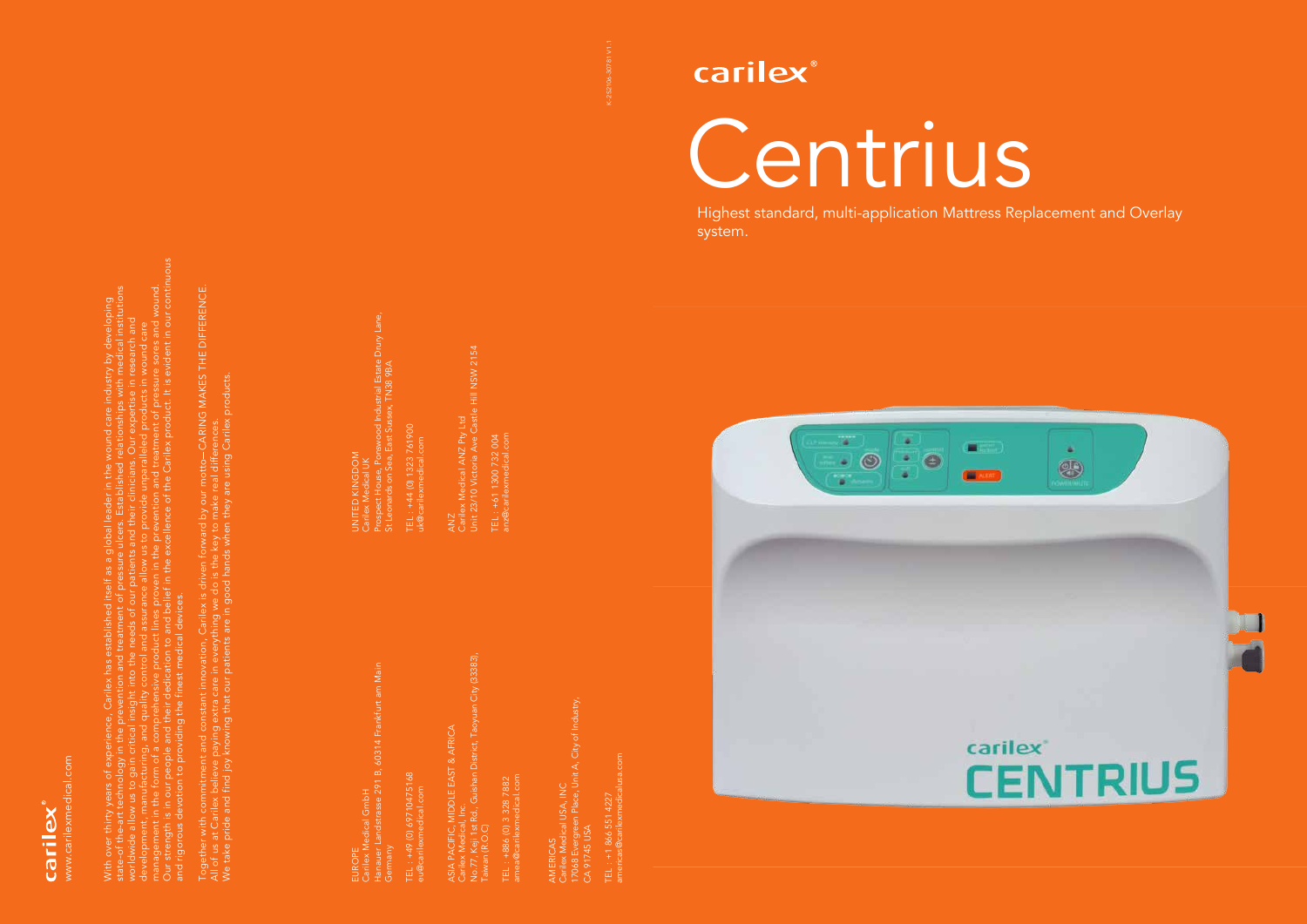### The Centrius Power Unit with IPS Technology.

The IPS Technology, Intelligent Pressure Sensing Technology, responds to patient movements on mattress by automatically adjusting internal mattress pressure, which allows Centrius to regulate airflow and continuously provide a total envelopment for our patients. Carilex is the first brand in the industry to master IPS. This gives us more experience and vast knowledge in the technology that is years ahead of our competitors.

# Dynamic / CLP Therapy Modes 1247 (2011) (3047 (414) (5146

- The pump is suitable for three different mattress
- Centrius + Entrix overlay to for medium high risk patients
- Centrius + Lux to for very high risk patients
- Centrius + FIT to for very high risk patients

### Power Failure Alarm

Audible and visual power failure alarms to alert caregivers in case of abnormal power outage.

### Memory Recall

Restores to the previous setting automatically after abnormal power outage.

# Alarm Mute

Disable the audible indicator system.

Provides both dynamic and CLP therapy func tions to meet individual patient's need.

### Intelligent Pressure Sensing

Responds to patient movements on mattress by automatically adjusting internal mattress pres sure.

### Low Pressure Alarm

Audible and visible alert to notify when abnor mal internal pressure occurs.



### Multiple Compatibility: Integrated pressure monitoring mattress overlay & replacement system for all your essential needs.

Simple but powerful, the Carilex Centrius is a cost effective therapy support surface that offers a combination of dynamic and static modes to meet individual patient 's need. Work ing with the state-of-the-art IPS technology, Centrius' intelligent pressure monitoring system keeps an eye on the mattress 24 hours a day, ensuring the patient receives pressure relief or pressure redistribution at all times. Adjustable comfort settings for different body types, low drop or power failure. Comes with 4 Directional Stretch coverlet for durability and comfort. Centrius is the perfect example of affordable needed for optimal therapy and much more. It is the best wound care solution for low to high risk patients, and most suitable for hospital,

# Max Inflate

Inflate entire mattress to be suitable for nursing purpose.

## Hands Free Automatic System

Simple selection of "Soft" , "Medium" or "Firm" fully-automated comfort modes, with auto up right support.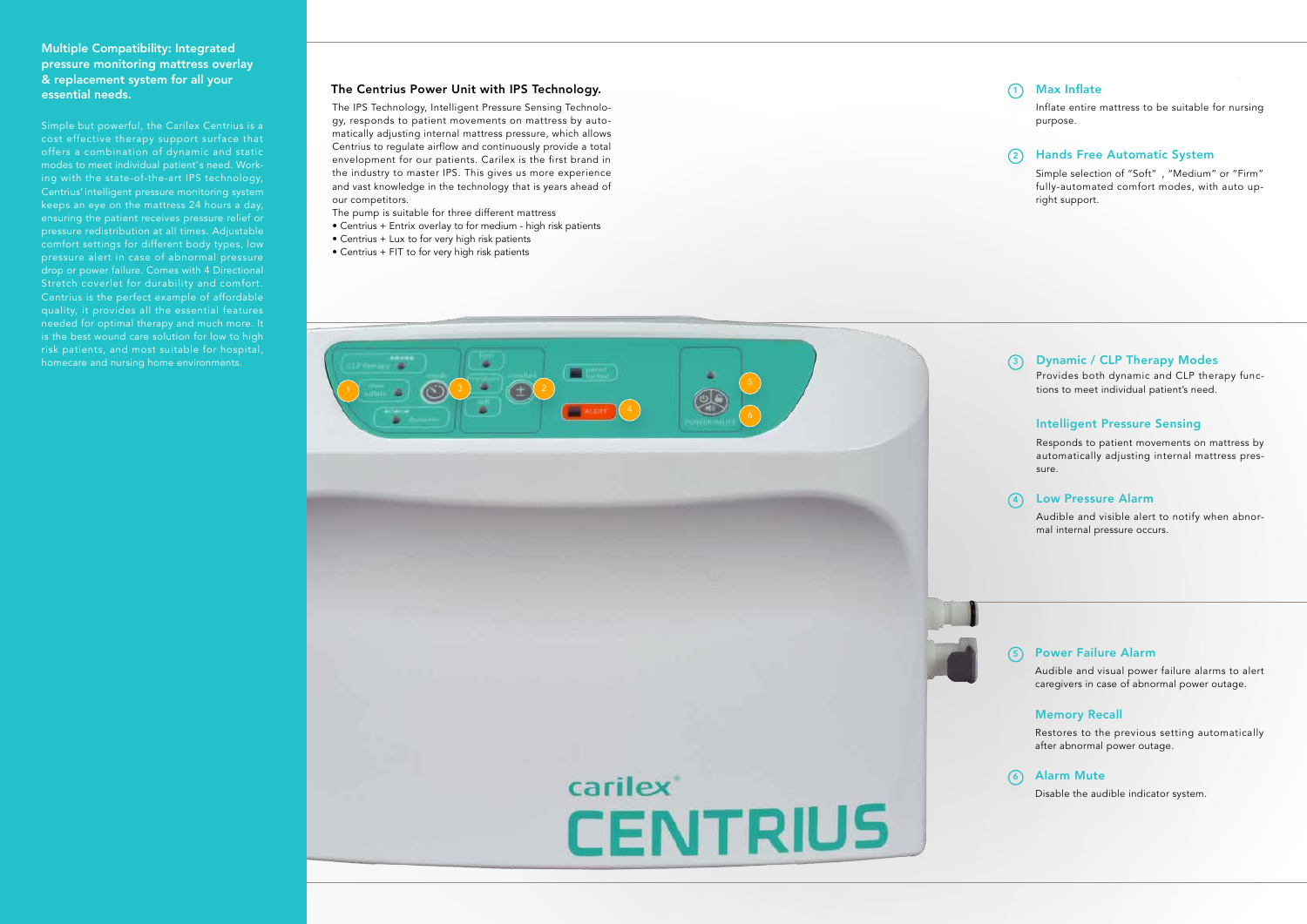### The Centrius Mattresses

Carilex Centrius is compatible with multiple Carilex mattresses: The Carilex Entrix 5 Mattress Overlay System, the Entrix Lux Mattress Replacement System and the FIT Mattress Replacement System (with optional foam base) are designed to facilitate blood circulation and provide maximum tissue pressure redistribution and relief for treating and preventing pressure injuries. It is the ideal therapy system providing low noise level and comfortable modular cell design for superior sleeping quality.

### Quick Connect Coupling  $(10)$

### Patient Envelopment

Envelop and off load patient body mass by expanding the therapy contact area and depth.

High quality washable, four-way stretch, shear force reduction, while providing excellent moisture permeability.

### 8) Cable Management

Cable management on the side for no fuss cable and cord management.

### **CPR**  $\odot$

Unique CPR designs that deflate the entire mattress within seconds.

### Four Directional Stretch Coverlet 7

Provides an easy connection between power unit and mattress.

### 11) Optional Foam Base

Extra 2" foam protection for patient support.